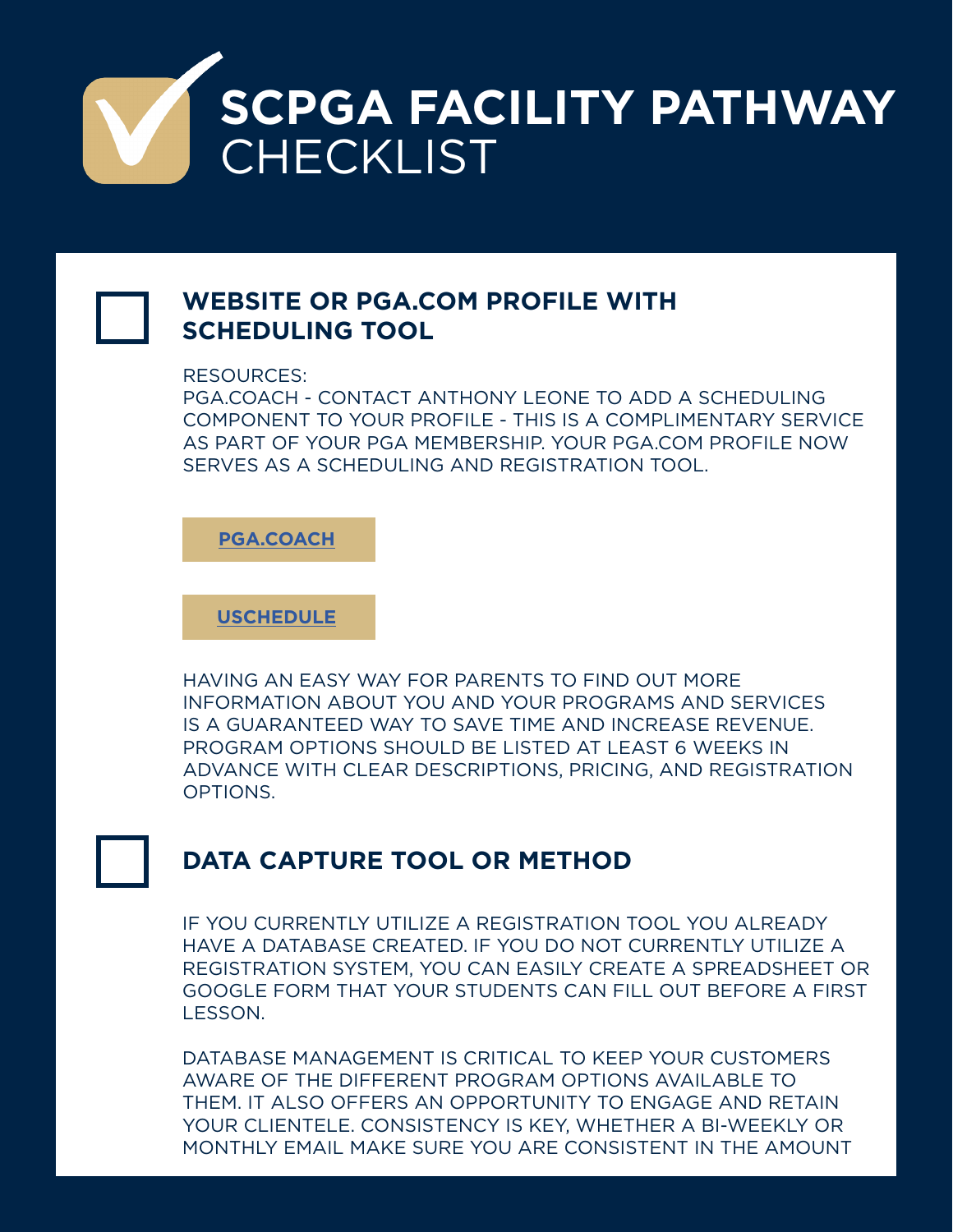OF COMMUNICATION YOU SEND (BONUS POINTS FOR SENDING AN EMAIL OUT ON THE SAME DAY EACH MONTH). IF YOU DON'T HAVE TIME TO CREATE AND SEND CONSISTENT EMAILS I HIGHLY RECOMMEND RETAIL TRIBE IN WHICH THE PROCESS IS COMPLETELY AUTOMATED. THE SCPGA ALSO RECEIVES A SUBSTANTIAL DISCOUNT ON BEHALF OF ITS MEMBERS.

**[RETAIL TRIBE](https://www.retailtribe.com/)**



## **MARKETING RESOURCE**

WHETHER ONLINE OR IN-PERSON - HOW DO VISITORS TO YOUR GOLF COURSE OR CLUB KNOW WHO YOU ARE OR WHAT YOU DO? HOW ARE YOU REACHING POTENTIAL NEW CUSTOMERS OUTSIDE YOUR FACILITY? FOR HELP WITH A CUSTOMIZED MARKETING PLAN CONTACT ANTHONY LEONE.

**LEARN HOW TO MARKET FROM CHRIS LOHMAN [HERE](https://youtu.be/tg5LwoiufQw)**



TO BE UPDATED SOON!

**CURRICULUM AND GAMES**

**[DISCOVERY GOLF](https://www.discovergolf.co/)**

**[OP 36](https://operation36.golf/the-curriculum/)**

**[U](https://www.facebook.com/groups/USKGCoachesInstitute/)[S KIDS COACHES FORU](https://medium.com/@USKidsGolfFDN)[M](https://www.facebook.com/groups/USKGCoachesInstitute/)**